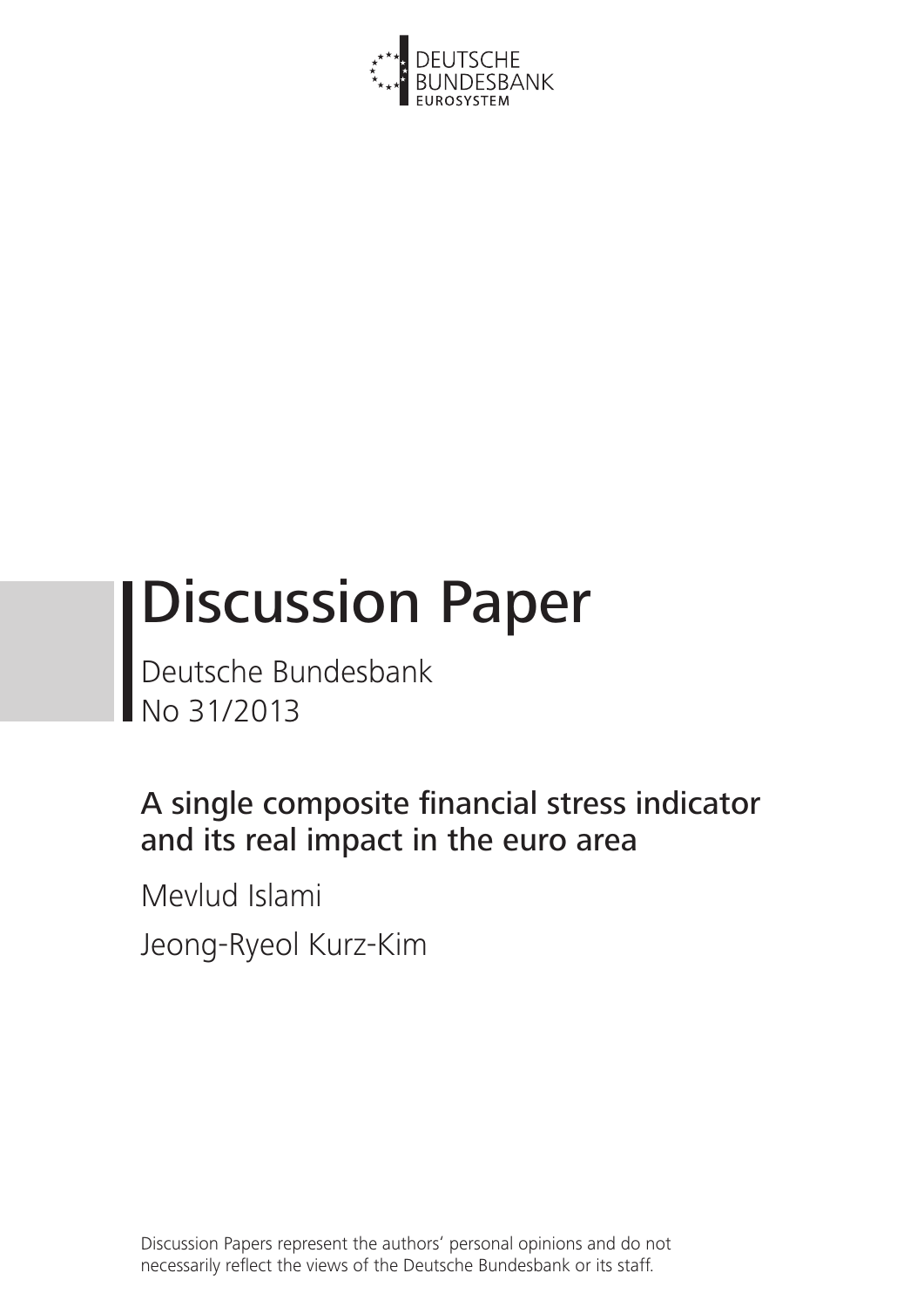**Editorial Board:** Klaus Düllmann Heinz Herrmann Mathias Hoffmann Christoph Memmel

Deutsche Bundesbank, Wilhelm-Epstein-Straße 14, 60431 Frankfurt am Main, Postfach 10 06 02, 60006 Frankfurt am Main

Tel +49 69 9566-0

Please address all orders in writing to: Deutsche Bundesbank, Press and Public Relations Division, at the above address or via fax +49 69 9566-3077

Internet http://www.bundesbank.de

Reproduction permitted only if source is stated.

ISBN 978–3–86558–947–7 (Printversion) ISBN 978–3–86558–948–4 (Internetversion)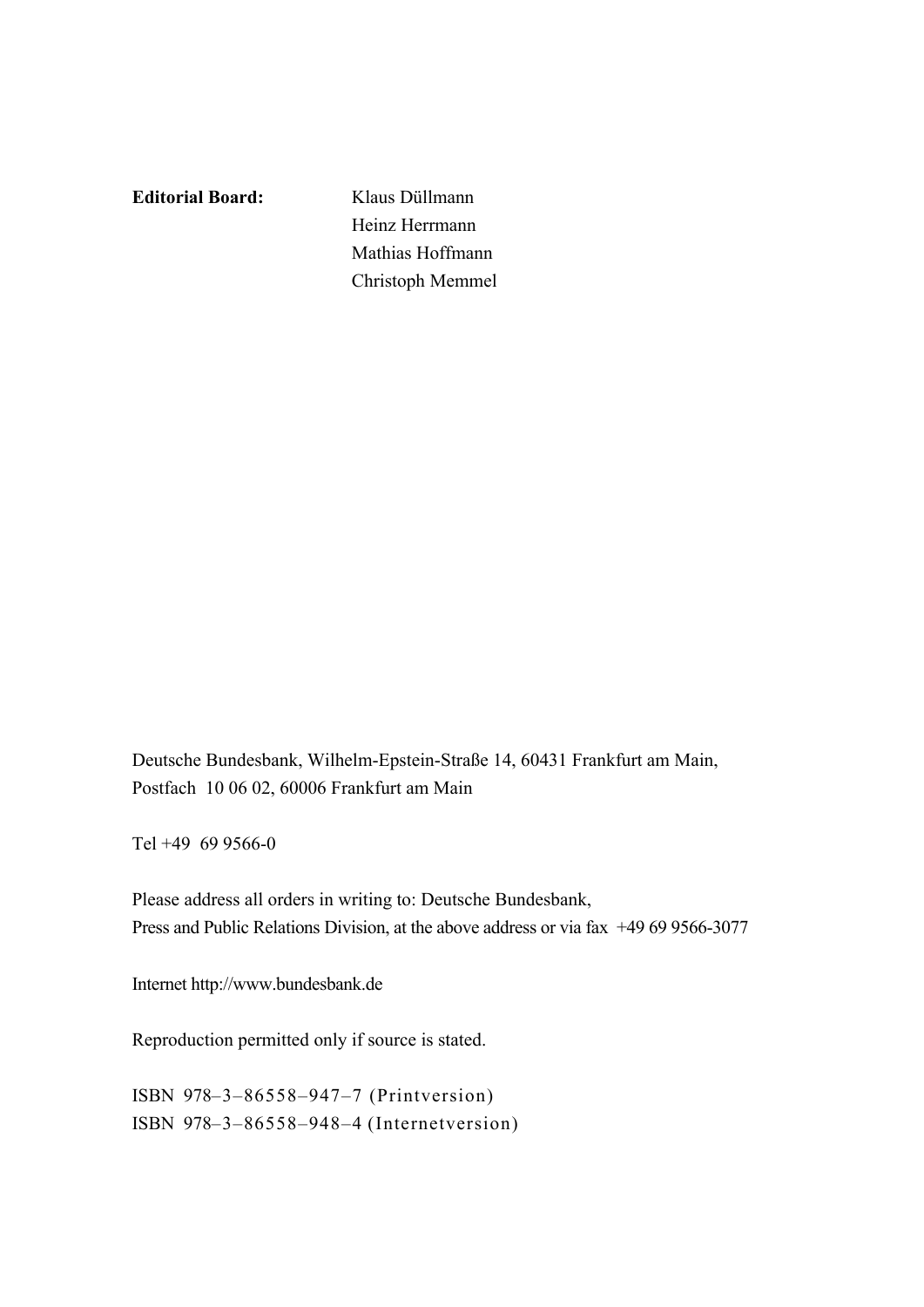## **Non-technical summary**

In this paper, we construct a single composite financial stress indicator (FSI) which aims to predict developments in the real economy in the euro area. Our FSI contains financial variables that have a causal relationship with the real economy. Therefore, our FSI is able to serve as an early warning indicator for negative impacts of financial stress on the real economy.

The causal relationship between our FSI and the real economy is tested and confirmed by the error-correction models. An empirical analysis reveals that our FSI has more predictive power than the bench-mark normally used for financial markets, especially stock markets, namely the Euro STOXX 50 volatility index for the recent banking crisis and the euro-area sovereign debt crisis. One of the main empirical results is that our FSI shows negative effects from financial markets on the real economy one to four months in advance.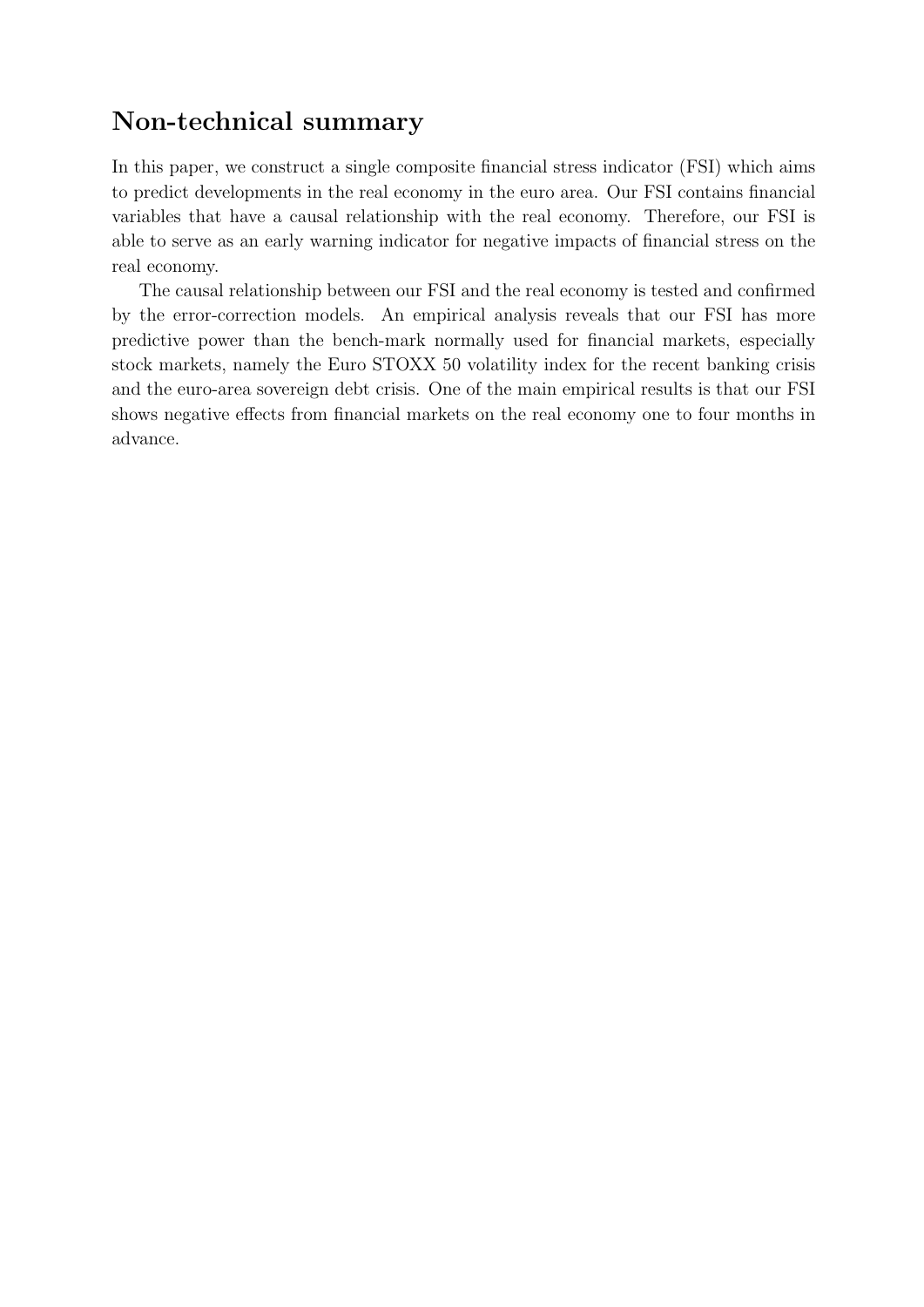## **Nicht-technische Zusammenfassung**

In der vorliegenden Arbeit wird ein Versuch unternommen, einen Finanzstressindikator (FSI) fur den Euro-Raum zu entwickeln. Die Besonderheit dieses FSIs liegt darin, dass er ¨ bestimmte Finanzmarktvariablen zusammenfasst, die mit hoher Wahrscheinlichkeit Auswirkungen auf die realwirtschaftliche Entwicklung haben. Damit ist unser FSI in der Lage, vor den negativen realwirtschaftlichen Folgen vergleichsweise früh zu warnen.

Die für die Frühwarnfähigkeit unseres FSIs zugrunde gelegte Kausalität zwischen unserem FSI und der realwirtschaftlichen Entwicklung wurde anhand des sog. Fehlerkorrekturmodells getestet und bestätigt. In einer empirischen Uberprüfung mit historischen Daten zeigt sich, dass unser FSI bezüglich der jüngsten Finanz-/Bankenkrise und der Euro-Länderkrise besser abschneidet als der übliche Benchmark für Finanzmarkt-, insbesondere Aktienmarktstress, nämlich die implizierte Euro STOXX 50 Volatilität. Eines der wichtigsten empirischen Ergebnisse ist, dass unser FSI die negativen Folgen des Finanzstresses auf die realwirtschaftliche Entwicklung bis zu vier Monaten voraussagt.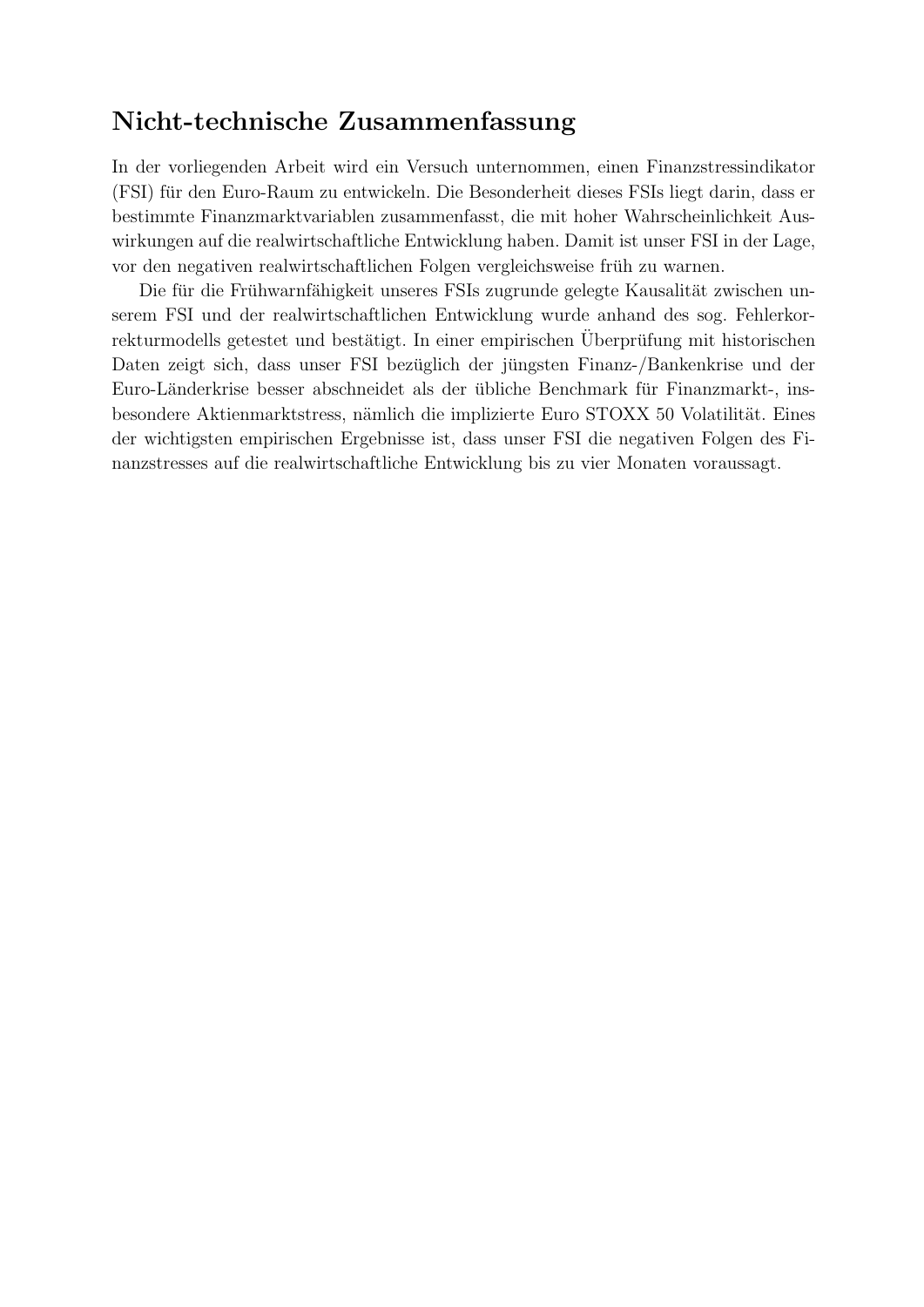## A single composite financial stress indicator and its real impact in the euro area*<sup>∗</sup>*

M. Islami Deutsche Bundesbank J.-R. Kurz-Kim Deutsche Bundesbank

#### **Abstract**

In this paper, we construct a single composite financial stress indicator (FSI) which aims to predict developments in the real economy in the euro area. Our FSI was shown to perform better than the Euro STOXX 50 volatility index for the recent banking crisis and the euro-area sovereign debt crisis and to be able to serve as an early warning indicator for negative impacts of financial stress on the real economy.

**Keywords:** Financial stress indicator, predictability, financial crisis, real economy

**JEL classification:** C12, G01

*<sup>∗</sup>*Contact address: M. Islami: Deutsche Bundesbank, Wilhelm-Epstein-Strasse 14, 60431 Frankfurt am Main, Germany. Email: mevlud.islami@bundesbank.de. J.-R. Kurz-Kim: Deutsche Bundesbank, Wilhelm-Epstein-Strasse 14, 60431 Frankfurt am Main, Germany. Email: jeong-ryeol.kurzkim@bundesbank.de. We are grateful to Martin Wieland for helpful comments and suggestions. Discussion Papers represent the authors' personal opinions and do not necessarily reflect the views of the Deutsche Bundesbank or its staff.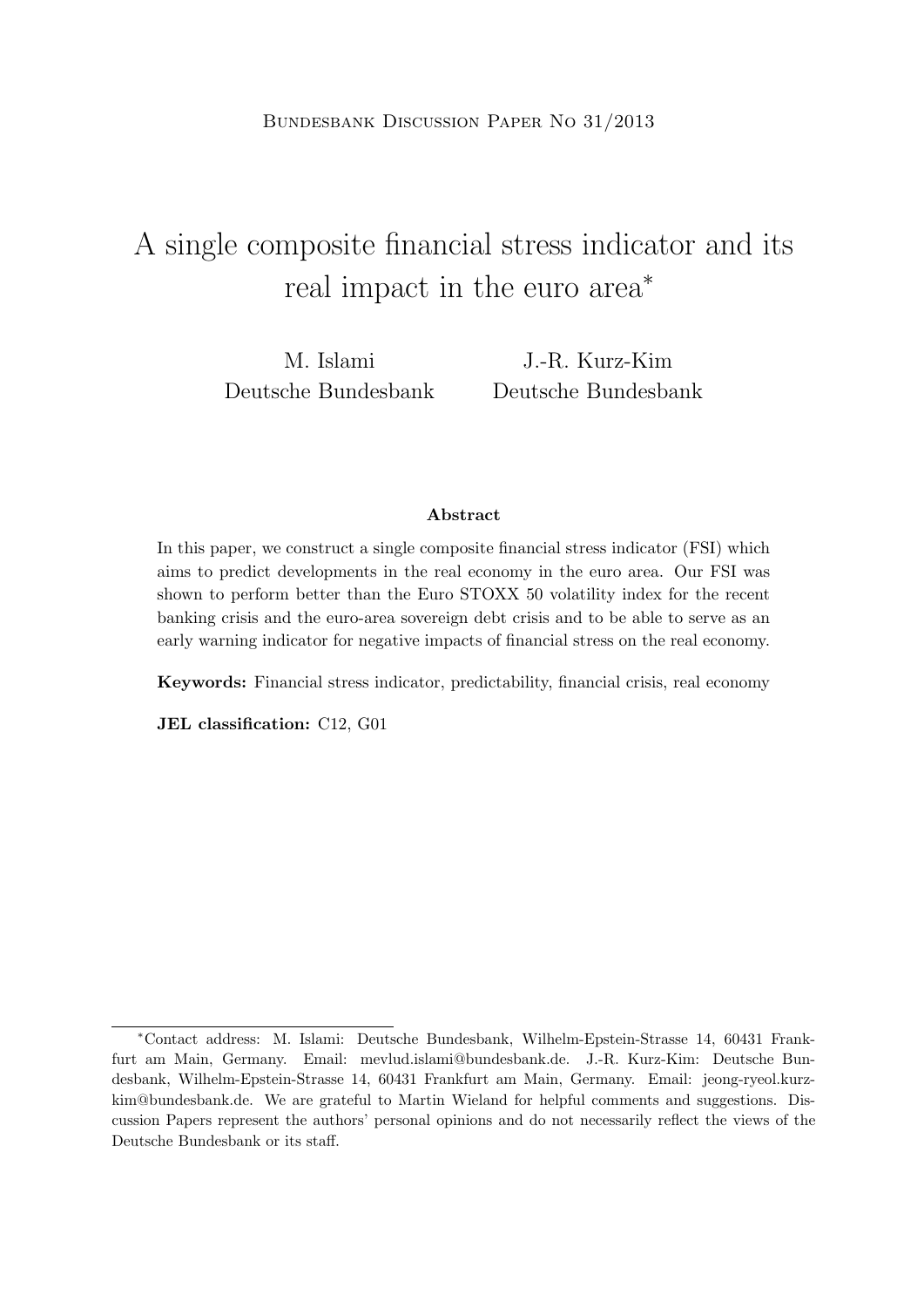## **1 Introduction**

Since the financial crisis began in 2007, many authors have considered various indicators for measuring uncertainty or stress in financial markets. The main concern in constructing such financial stress indicators (after the Lehman collapse and the subsequent major global recession) is that the indicators should be able to predict future developments in the real economy, i.e., they should be able to serve as an early warning indicator for slowdowns in the real economy. This is because high financial stress can lead to a reduction in economic activity. See Hakkio and Keeton (2009) and Cardarelli, Elekdag, and Lall (2011) and the references therein on the issue of the impact of financial stress on the real economy.

One widely-used conventional indicator for financial uncertainty is the implied volatility, which is calculated from stock market dynamics. Such implied volatility, however, has been regarded less and less as an optimal indicator for the real economy. There are two reasons for this: the implied volatility from a stock market is usually derived from the stock market dynamics so that it exclusively contains stock market information, which does not necessarily have anything to do with developments in the real economy. In line with this view, Cardarelli et al. (2011) found in their comprehensive empirical work that financial turmoil characterized by banking distress is more likely to be associated with real economic downturns than uncertainty which mainly takes place in securities or foreign exchange markets. The other reason is the direction of causality. The causal direction is reasonably assumed to run from macroeconomics to stock market volatility rather than the other way around,<sup>1</sup> which is confirmed empirically *inter alia* by Beltratti and Morona (2006). Beetsma and Giuliodori (2012) also conclude that the contribution of stock market volatility to the real economy has become negligible in recent years.

In this paper, we construct a single composite (aggregated) indicator<sup>2</sup> of financial stress for the euro area and show the predictive ability of our indicator for the real economy during the recent banking crisis and the euro-area sovereign debt crisis. We also compare the strength of a causal relationship between the real economy and our financial stress indicator (FSI) with that between the real economy and the Euro STOXX 50 volatility index (VSTOXX). It reveals that our FSI performs better than the VSTOXX and shows the negative impacts of financial stress on the real economy with a time lag of three months during the recent financial crisis and the euro-area sovereign debt crisis.

The rest of the paper is structured as follows: in Section 2, we explain how to select economic/financial variables as financial stress indicators and how to construct a single composite financial stress indicator. Section 3 discusses some methods for analyzing the predictive power of our FSI and presents our empirical analysis. Section 4 summarizes the paper with some concluding remarks.

<sup>1</sup>The proxy causality from the stock market to the real economy concerns the stock market *returns*, not its *volatility*, and it results from the expectation of future developments in the real economy as a part of the information for stock markets today; see Kim (2003) on this topic.

<sup>2</sup>There are also in-depth discussions on the advantages/disadvantages of a single composite indicator in comparison with single (sector-specified) indicators; see Gadanecz and Jayaram (1987) for a survey.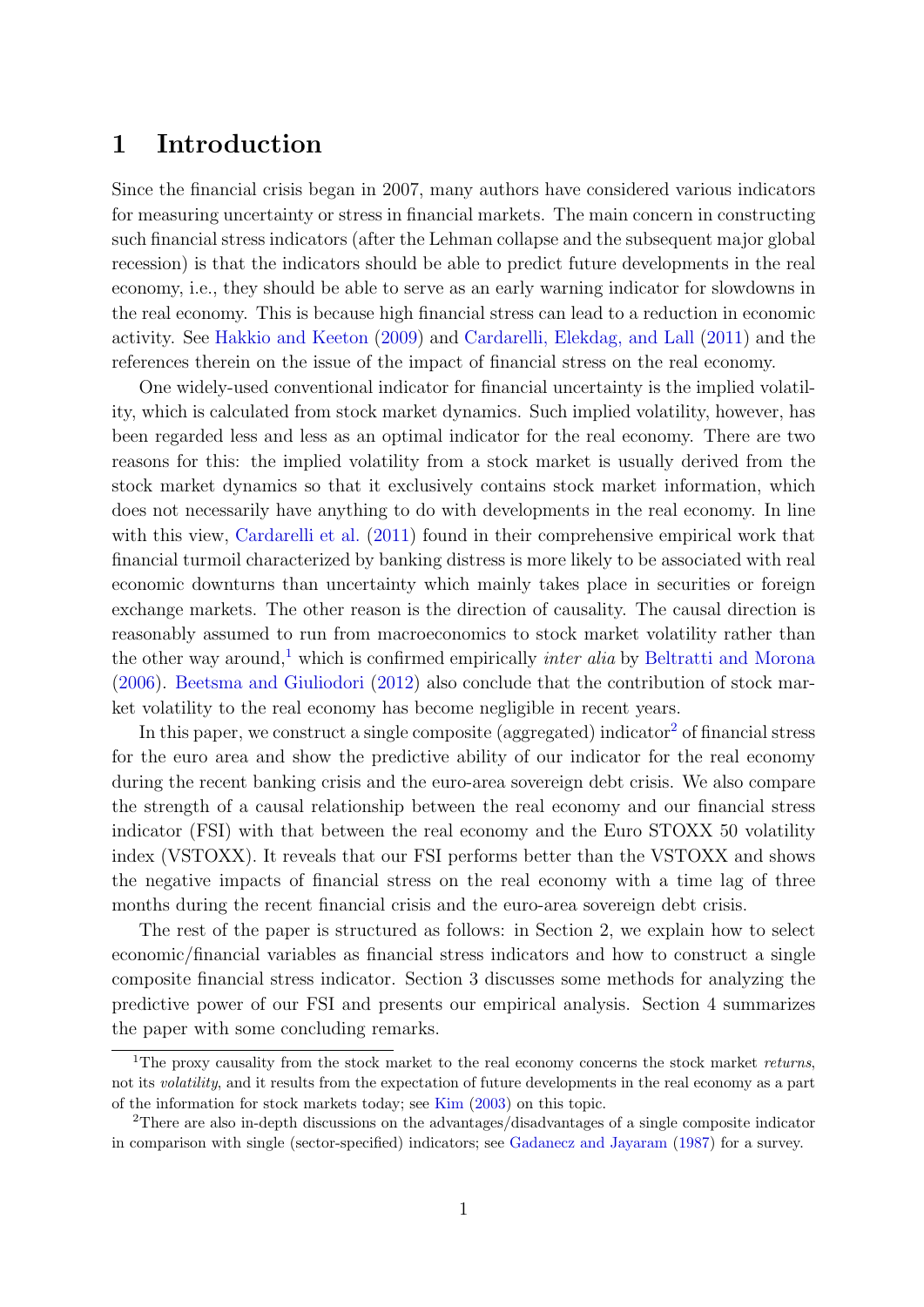## **2 Framework: a single composite FSI**

There are two basic issues to be addressed when constructing a single composite FSI: the choice of variables (as individual components), and the weighting scheme (for their aggregation). The next two subsections deal with these two issues.

#### **2.1 Choice of financial stress indicators**

When selecting economic/financial variables, we have taken two criteria into account: high correlation with the real economy, and parsimony. More precisely, we first select some financial variables usually used for constructing FSI in the literature, such as in Nelson and Perli (2006), Illing and Liu (2006) and Holló, Kremer, and Duca (2012). For our FSI, we have determined five market segments (credit, foreign exchange, oil market, stock market and interbank market), which are slightly different from those in Holló et al. (2012). They should also be available daily and appropriate in the context of the euro area. From this set of variables, those variables that are highly correlated with the European real economy, i.e. a correlation of at least 90%-significance level at least one lag between 1 to 6 lags, can be selected into our FSI. Parsimony is maintained by excluding some variables which show a similar financial or economic aspect. This is because the qualitative patterns of many financial variables are similar, such that many measures of volatility and premiums increase during financial crises, as pointed out by Cardarelli et al. (2011). This kind of parsimony also enables us to avoid a possible bias in the weighting for aggregating the various individual components into a single composite FSI.

Despite all the possible criteria and economic backgrounds for selecting variables, the choice of the variables for a FSI remains more or less arbitrary because we usually do not know the complex links between various sectors, above all between the financial systems and the real economy, as pointed out in Geršl and Hermanek (2006). Therefore, the most interesting concern would be how well an index works in practice, namely its high predictive power for the real economy in our case.<sup>3</sup>

The empirical data contained in our FSI are six daily time series covering the period between January 1, 2007 and April 30, 2013 (1,652 observations). This time period covers both the international banking crisis (marked by the bankruptcy of Lehman Brothers in September 2008) and the European sovereign debt crisis (marked by the clear revelation of Greece's sovereign debt in May 2010, followed by Ireland in September and Portugal in August 2011). All six time series are taken from Bloomberg as follows:

1. CDS spread on iTraxx Europe Crossover (5 years): it captures the default risk of sub-investment grade institutions. The CDS spreads are not only an indicator for default risk but can also easily be transformed into market implied probabilities of default, given

<sup>3</sup>We also investigated other economic/financial variables to check whether another aggregation has higher predictive power and found this 6 variable aggregation has the highest power among those considered.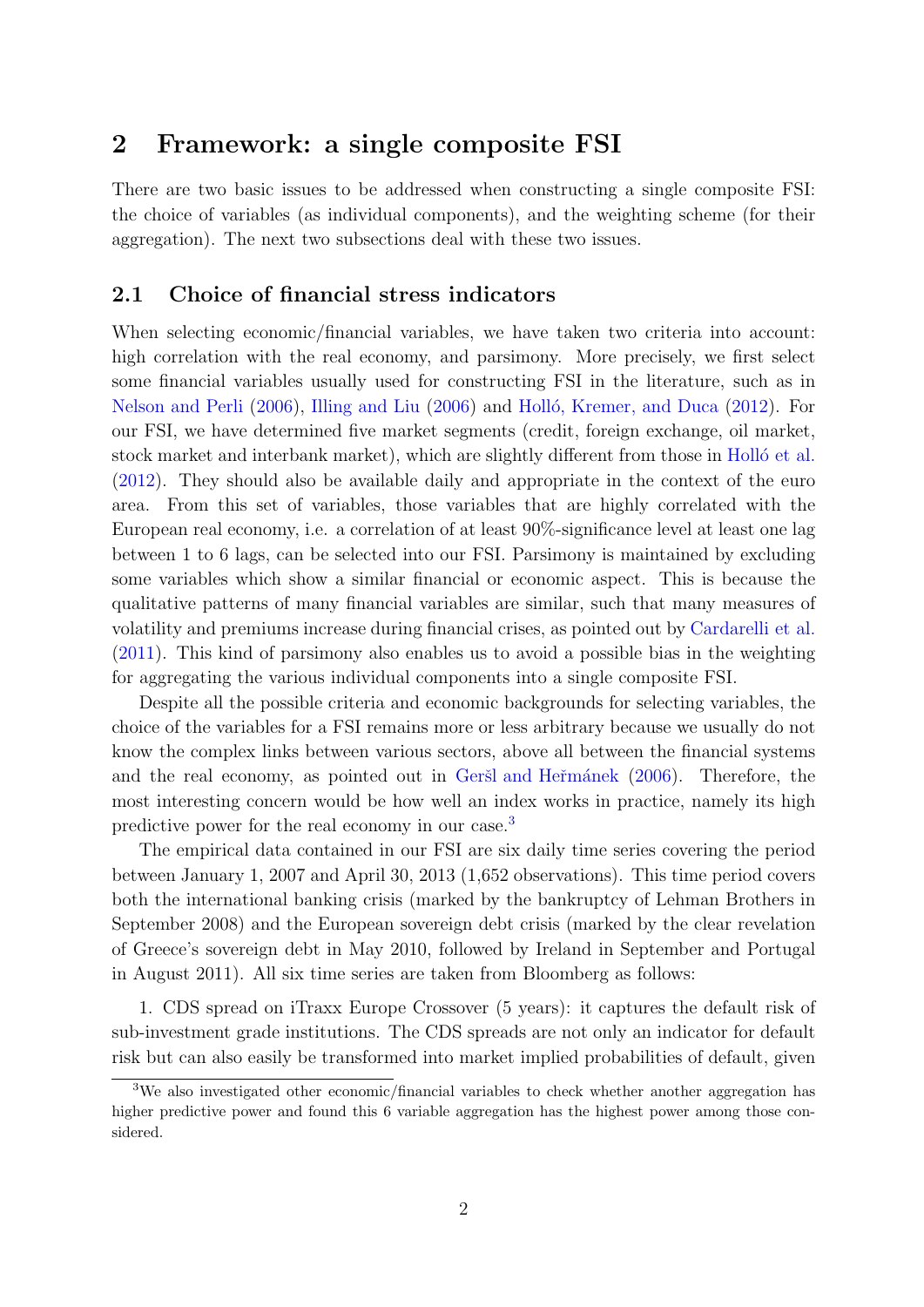the recovery rate and time to maturity and under the assumption of risk neutrality of the investor.<sup>4</sup>

2. CDS spread on iTraxx Non-financials (5 years): it measures the default risk of non-financial investment grade institutions. The reason for choosing these two types of institution is that the former has a low credit quality and the latter a high one. Furthermore, they are more closely related to the real economy than pure financial institutions.

3. Implied volatility of the EUR/USD exchange rate (1 month): it shows uncertainty in the foreign exchange market, and, in particular, should reflect the European sovereign debt crisis.

4. Volatility of the future oil price (1 month): it is usually used as an indicator of real economic activity. Because of its role in forming the future price, it can serve as an *early warning* indicator for the business cycle.

5. Earnings-price ratio<sup>5</sup> − 10-year euro interest rate<sup>6</sup>: The difference between the earnings-price ratio and the 10-year interest rate, as is also adopted in Nelson and Perli (2006) for the USA, represents a kind of risk premium (excess return) for the European stock market. The reason for choosing this spread is, as stated in Nelson and Perli (2006), that *the spreads between the yields on riskier and less risky securities widen when investors judge their relative risks to have increased, and also when investors demand a higher premium for a given amount of risk. Thus, these spreads will increase when investor uncertainty increases or financial conditions worsen.*

6. 3-month Euribor *−* 3-month Euro overnight index average (EONIA): The Euribor/EONIA spread represents the uncertainty in the interbank market. Beirne (2012) discovers that, since the collapse of Lehman Brothers in mid-September 2008, a very large negative spread has been observed between the EONIA and the European Central Bank's policy rate. With large EONIA spreads banks tend to be risk-averse, as credit risk concerns increase, which has a crucial negative impact on the real economy.

One more important choice for the evaluation of our FSI is to determine what is an appropriate measure of activity for the real economy. We take the industrial production (IP) of the euro area as the benchmark for *true stress* in order to assess our FSI. It is a simple sum of the 17 countries in the euro area, and the IP of the 17 countries is taken from Thomson Datastream.

 $4$ Moreover, as found in Byström (2005), CDS spreads on iTraxx are also significantly positively correlated with stock price volatility, and, therefore, indirectly reflect the uncertainty of the stock market.

<sup>5</sup>12-month ahead earnings divided by the Eurostoxx

<sup>6</sup>We construct the synthetic 10-year euro interest rate from six stable countries' interest rates by weighting based on their relative nominal GDP. The stable countries are selected when a country has been given at least an A rating by all three biggest rating agencies (Standard & Poor's, Moody's Investor Service, and Fitch Ratings). These are Germany (42%), France (33%), Netherlands (10%), Belgium  $(6\%)$ , Austria  $(5\%)$ , Finland  $(3\%)$  and Slovakia  $(1\%)$ .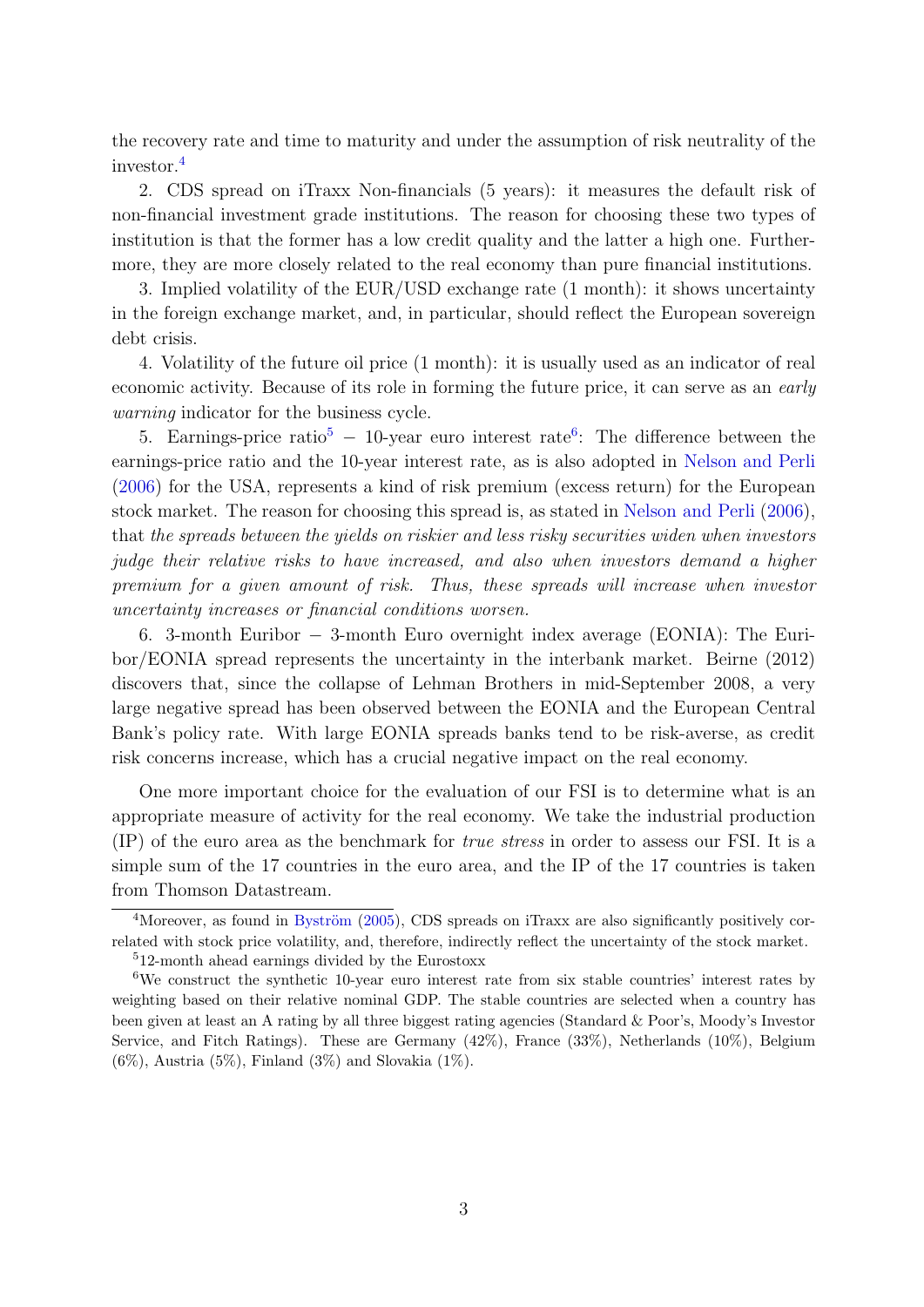#### **2.2 Construction of the financial stress indicator**

The financial stress indicator for the euro area financial system has been constructed as follows. Let  $X_{ij}$ ,  $i = 1, \ldots, 6; j = 1, \ldots, 1652$ , the time series included in our FSI. The construction of our FSI from the six time series is as follows:

1. In the first step, all time series (including composed time series, e.g. 3-month EURIBOR *−* 3-month EONIA) are indexed, i.e. for the sake of comparison, each time series is transformed by dividing it by the average value of the first quarter 2010 denoted as  $\overline{1Q2010}$ . This is because the first quarter of the year 2010 was a tranquil period.

$$
\tilde{X}_{i,j} := X_{i,j}/X_{i,\overline{\text{IQ2010}}}.
$$

2. In the second step, all the indexed time series are multiplied by their own inverse variances calculated from the entire sample period.

$$
Y_{i,j} := \tilde{X}_{i,j} / \text{VAR}[\tilde{X}_i].
$$

The division by its own variance is a standard method and can be interpreted as a risk weight or a variance-equal weight in order to avoid an over weighting of the high volatile variables; see Illing and Liu (2006) and Nelson and Perli (2006) on this issue.

3. In the third step, the individual components have to be re-scaled. In order to ensure that all of the individual components lie between 0 and 1 in the historical data, each of them should be subtracted by its minimum and divided by its maximum over the whole period.

$$
\tilde{Y}_{i,j} := (Y_{i,j} - \min_j [Y_{i,j}]) / \max_j [Y_{i,j} - \min_j [Y_{i,j}]].
$$

In this respect, our construction method differs from the conventional standardization method. Thus, each of our individual components will show 0 for the most tranquil period, and 1 for the period with the most turmoil from the entire sample period. More importantly, this re-scaling enables us to avoid a bias by aggregating the individual components into a single composite index which results from the different scales of the individual components.

4. In the fourth step, we aggregate all the individual components with an equal weight and the aggregation is again divided by 6 to ensure that the value of our FSI lies between 0 and 1.

$$
\text{FSI}_j^{daily} := \sum_{i=1}^6 \tilde{Y}_{i,j}/6.
$$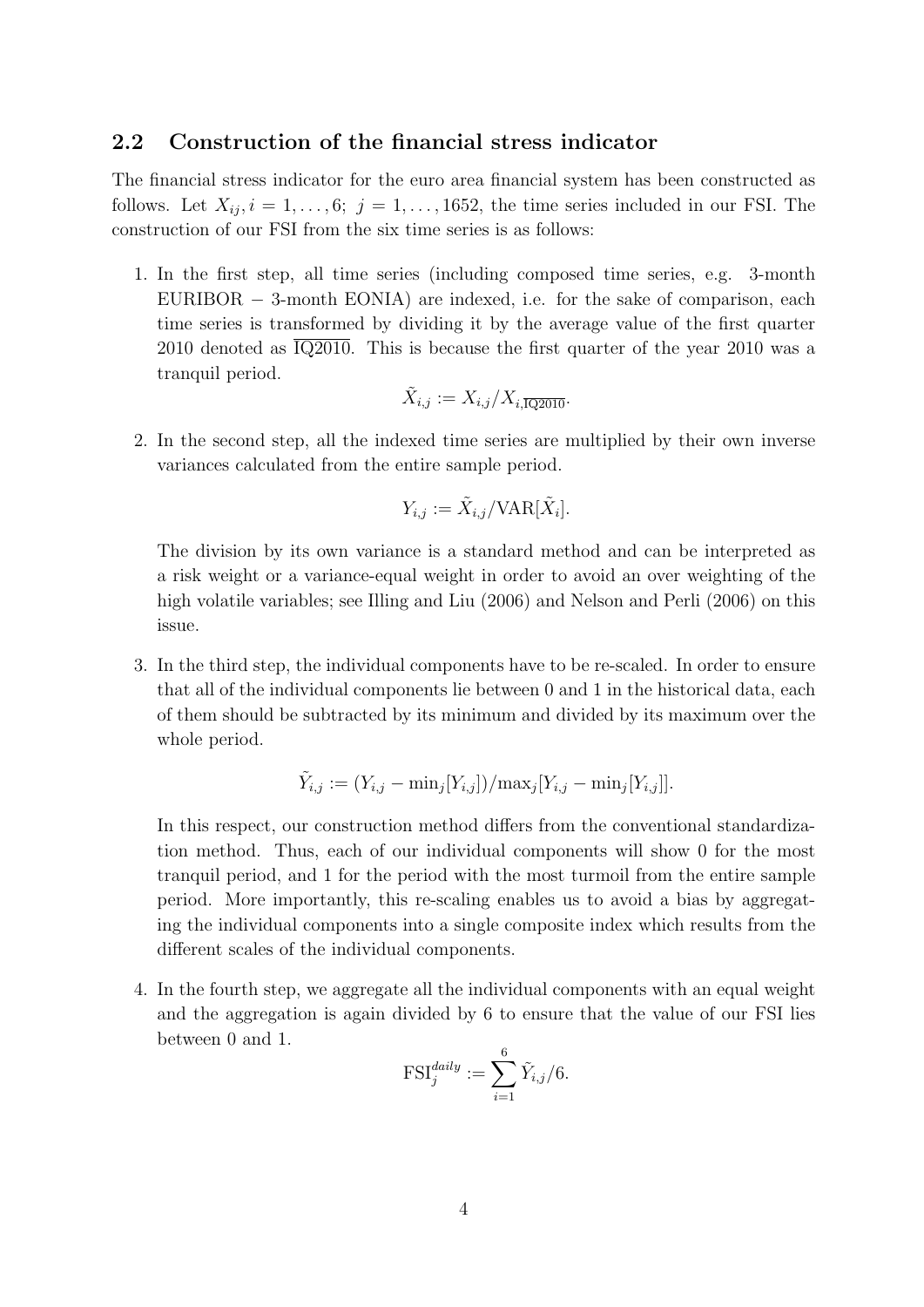5. Finally, because the frequency of the IP is monthly, while that of our FSI is daily, we use, for the purpose as an early warning, the maximum value<sup>7</sup> from the daily FSI for each month as the monthly FSI.

$$
\text{FSI}_t^{monthly} := \max[\text{FSI}_t^{daily}], \quad t = 1M2007, \dots, 4M2013.
$$

The upper panel of Figure 1 shows our monthly FSI (straight line) and the euro-area IP (dashed line) (both standardized) and the lower panel shows the VSTOXX (straight line) and the euro-area IP (dashed line) (both standardized). The vertical lines mark the corresponding financial shocks, such as the collapse of Bear Stearns (March 2008), the collapse of Lehman Brothers (September 2008), the beginning of the sovereign debt crisis in Greece (May 2010) and the worsening of the sovereign debt crisis in Portugal, Spain and Italy. (August 2011).



Our FSI shows some predictive properties, i.e. it seems to be (significantly) negatively correlated with the IP some periods ahead. At first glance, the two indices, namely our FSI and the VSTOXX, behave very similarly, but more careful consideration reveals that the VSTOXX was rather volatile and showed some peaks which do not seem to be highly (negatively) correlated with the development of the real economy. As will be shown in the descriptive and the inductive analysis in the next section, this difference is confirmed in favor of our FSI. Figure 2 shows the six individual components (straight line) and the euro-area IP (dashed line).

<sup>7</sup>The main results remain unchanged by the use of the mean and/or median value from the daily data. The results based on the other scale value are available upon request from the authors.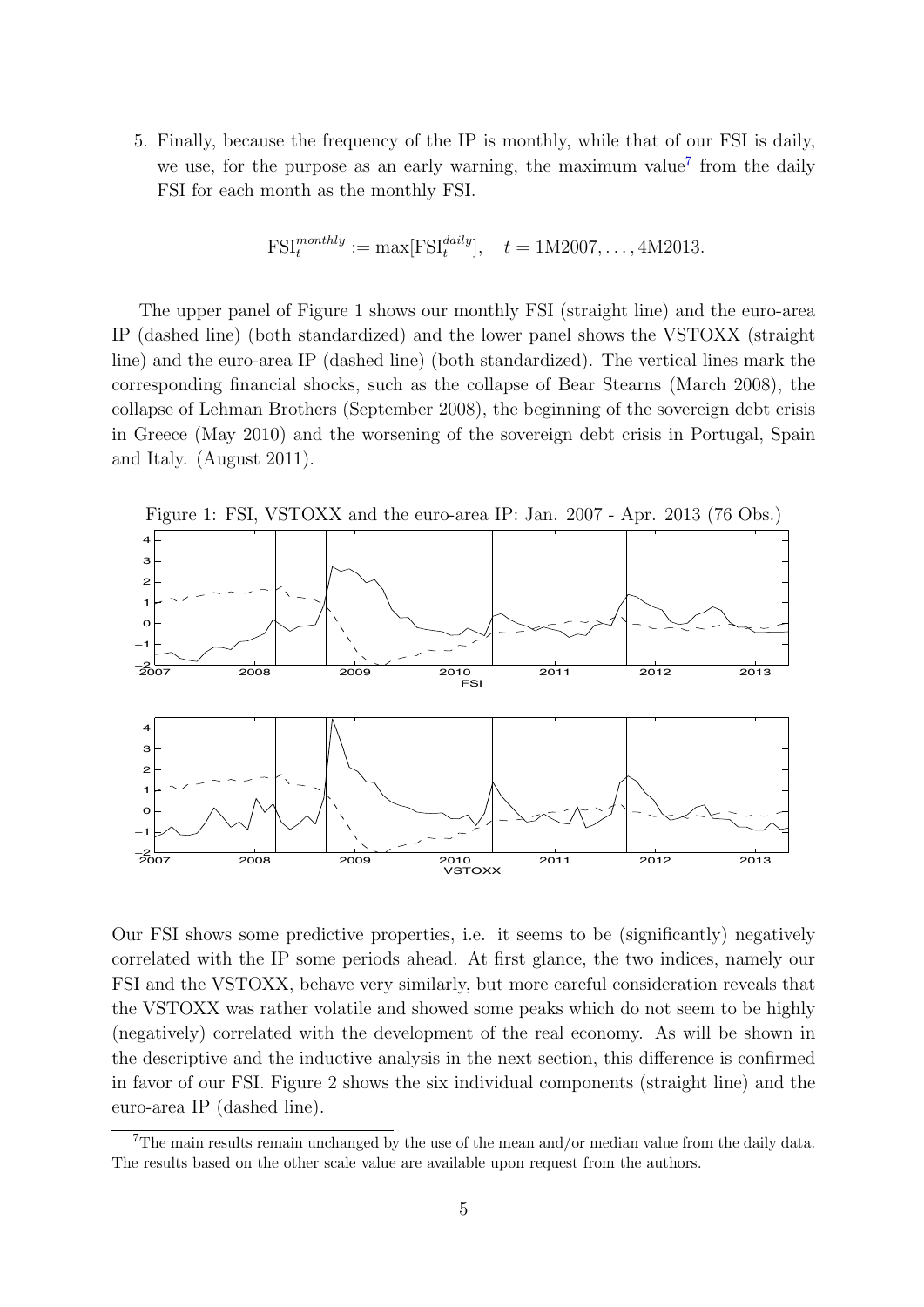

Figure 2: Individual components of the FSI and the euro-area IP

As Figure 2 shows, some individual components (variables 1,2,4 and 6) react relatively more sensitively to stress in the banking sector and some others (variables 3 and 5) react relatively more sensitively to the euro-area sovereign debt crisis. It is worth noting that both types of stress were followed by an economic recession in the euro area.

## **3 Empirical analysis**

In this section, we briefly summarize our method for testing the empirical usefulness of our FSI, namely the causal relationship between our FSI and the real economy. For testing the empirical performance of early warning indicators, the minimizing method of the sum of two types of statistical error is usually employed (see Eichengreen, Rose, and Wyplosz (1996) for example). However, we use the single equation error correction model (SEECM), because the main focus of our FSI is its predictive ability for the real economy and not the financial stress itself.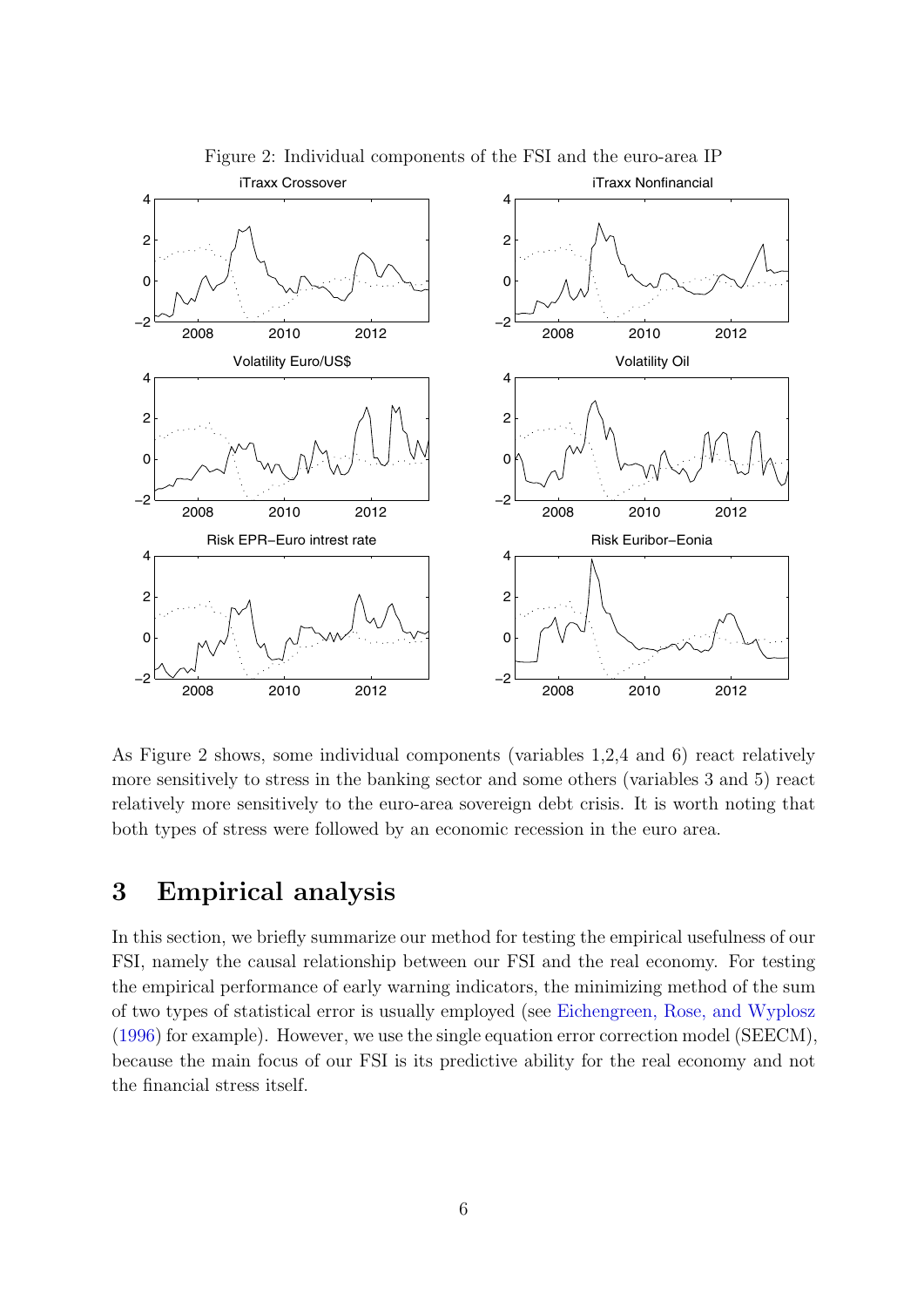#### **3.1 Single equation error correction model**

The SEECM is designed to capture stable relationships among economic variables, especially non-stationary variables, called co-integration. This co-integration is an expression of a causal relationship due to the representation theorem of Engle and Granger (1987). The SEECM is transformed from the autoregressive model with exogenous variables (ARX), see Banerjee, Galbraith, and Dolado (1990) and Kremers, Ericsson, and Dolado (1992). For our purposes, however, we use a slightly different transformation, as explained below.

Let  $y_t$  and  $x_t$  be the European real economy (the euro-area IP) and our FSI in time  $t$ . Because it is reasonable to assume that uncertainty in the financial markets expressed by the FSI indicates a possible decline in the real economy some periods ahead, we specify the ARX model with lag order of  $(p, q)$  as

$$
y_t = c + \sum_{i=1}^p b_i y_{t-i} + \sum_{j=0}^q a_j x_t + u_t,
$$
\n(1)

where  $c$  is a constant and  $u_t$  a usual error term. If both the endogenous and exogenous variables are non-stationary, the ARX model in (1) can be linearly transformed without any change in the residual structures in  $u_t$  as

$$
\Delta y_t = c + b[y - \beta x]_{t-1} - \sum_{j=2}^p b_i \Delta y_{t-1} - \dots, -b_p \Delta y_{t-p+1} + a_0 x_t - \sum_{j=2}^q a_j \Delta x_{t-1} - \dots, -\sum_{j=q-1}^q a_j \Delta x_{t-q+1} + u_t,
$$
\n(2)

with  $b = \sum_{i=1}^{p} b_i - 1$  and  $\beta = \sum_{j=1}^{q} a_j/(1 - \sum_{i=1}^{p} b_i)$ , which is slightly different from the usual transformation; see Banerjee et al. (1990) or Kremers et al. (1992) for the usual transformation. The only difference is that, in our transformation, the exogenous variable in time *t* remains in level  $(x_t)$  and not in difference  $(\Delta x_t)$  as is the case in the usual transformation. The conventional transformation would test whether the *changes* in the FSI have predictive power. The difference in our transformation is that one can test whether the *level* of the FSI has predictive power for changes in the real economy, which makes more sense for an early warning indicator. Furthermore, the SEECM enables us generally to test the causal relationship between the exogenous variable, our FSI, and the endogenous variable, the real economy, called a  $t_{ECM}$ -test (see Banerjee, Dolado, and Mestre (1998) for the  $t_{ECM}$ -test). This will be the case when the linear combination of the two non-stationary variables becomes stationary, meaning that the *t*-statistic for the loading parameter of the error correction term,  $t_{\hat{b}}$ , is (highly) significant. In other words, if a FSI is well constructed, so that it has some predictive power for the development of the real economy, one would expect both of the *t*-statistics for *b* and  $a_0$  to be statistically significant in Equation (2).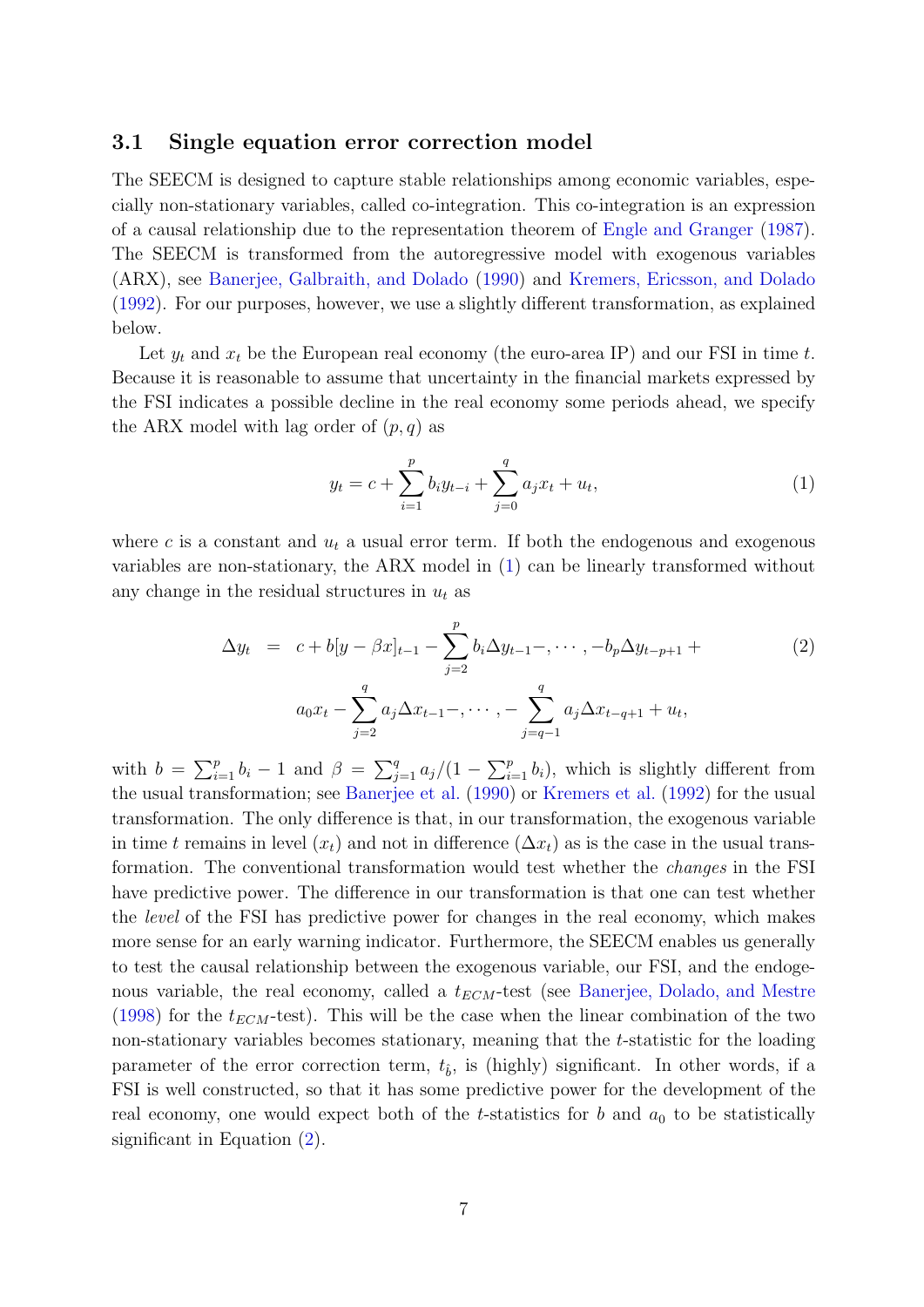#### **3.2 Empirical results**

Before we present the results of the inductive analysis using the SEECM, we simply calculate the correlations between changes in our FSI and those in the euro-area IP for a rough check for a possible causal structure of our FSI and the euro-area IP. Table 1 summarizes the results.

| Lead      |         |            |           |            |           |         |         |
|-----------|---------|------------|-----------|------------|-----------|---------|---------|
| Indicator |         |            |           |            |           |         |         |
| FS1       | $-0.10$ | $-0.34***$ | $-0.28**$ | $-0.38***$ | $0.36***$ | $-0.15$ | $-0.15$ |
| VETOVY    | 0.08    | 0.18       | $-0.22*$  | $-0.24**$  | $0.31***$ | $-0.05$ | $-0.14$ |

Table 1: Correlations between the FSI and the euro-area IP*ab*

<sup>*a*</sup>Correlations between  $\text{FSI}_t(\text{VSTOX} X_t)$  and  $\text{IP}_{t+h}$  for  $h = 0, 1, \ldots, 6$ . *b*<sup>\*</sup>*\**,\*\* and \*\*\* mean significance at the level of 90%-, 95%-, 99%, respectively. According to the analysis of Bartlett (1946), we approximately calculate critical values for the 90%, 95% and 99% significance levels of  $1.645/\sqrt{70} = 0.20$ ,  $1.96/\sqrt{70} =$ 0.23 and  $2.58/\sqrt{70} = 0.31$ , respectively.

The results in Table 1 show that our FSI has its significant predictive power for the following four months. The correlations between the VSTOXX and the real economy are, however, weaker than those of the FSI for all significant leads. Including the VSTOXX in our FSI does not improve the predictive power of our FSI for the real economy. This again confirms our view on the relationship between the stock market and the real economy, as discussed earlier. In order to check the leading property of our FSI to the real economy (although it can be clearly seen in Figure 1), we also calculate correlations from the first lag to the fifth lag, i.e., correlations between  $\text{FSI}_{t+h}$  and IP<sub>t</sub> for  $h = 1, 2, \ldots, 6$ . These are 0.06, 0.13, 0.10, 0.11 and 0.15, which, as expected, are economically meaningless and statistically insignificant.<sup>8</sup>

Before we estimate the SEECM, we test for non-stationarity using the augmented Dickey-Fuller test (ADF, Dickey and Fuller (1979)). The result of the ADF test shows that both of the time series (FSI and euro-area IP) are integrated of order one.<sup>9</sup> In order to specify the model in (1), we again use the two lag specification criteria, namely the Schwarz and Akaike's information criterion. These show their minimum value of 5.15

<sup>&</sup>lt;sup>8</sup>For a comparison of the correlation structure of the single composite FSI with those of the individual components, we also calculate correlations of the individual components. It reveals that our (composite) FSI shows the highest correlation to the real economy for all significant lags besides the two exceptions (lag one by iTraxx Crossover and lag two by iTraxx Nonfinancial). This conforms the advantage of a single composite index as discussed before. Table 1 in Appendix A summarizes the correlations between the individual components and the real economy.

<sup>9</sup>The estimated ADF test statistic in the test regression with a constant is -2.52 for the FSI and -1.91 for the euro-area IP. In this context, the lag length of the augmented DF regressions was specified using the usual lag specification criteria, i.e., the Schwarz (Schwarz (1978)) and Akaike's information criterion (Akaike (1974)) and the two criteria show their minimum values of -5.47 and -5.53 by lag order of two for our FSI and 0.25 and 0.15 by lag order of three for the IP. According to the 5%(10%) critical value of -2.92(-2.59), the null hypothesis of non-stationarity for the both variables cannot be rejected.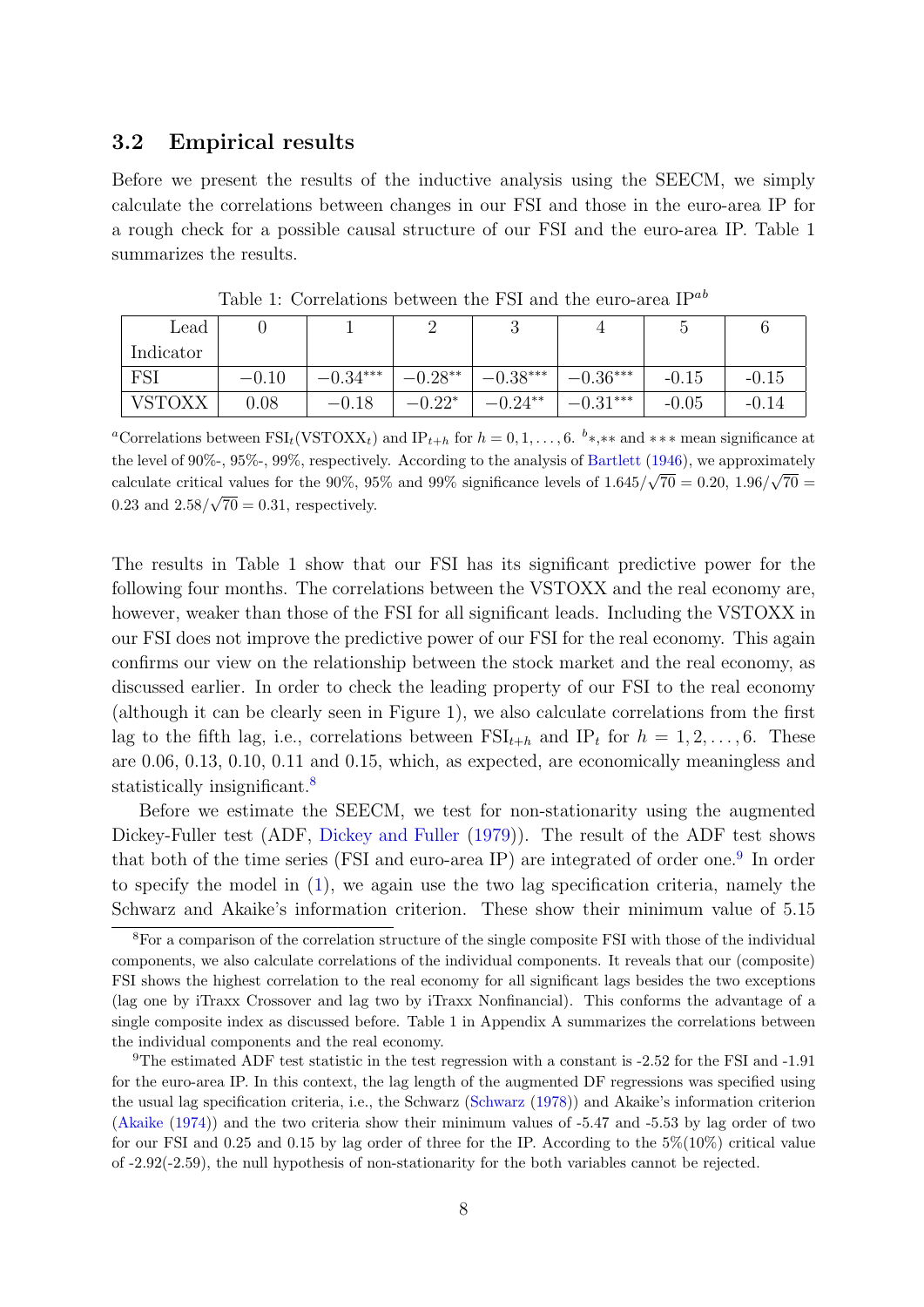and 5.06; and 5.12 and 5.03, respectively, by  $p = 1, q = 1$  for both models (IP/FSI- and IP/VSTOXX-model). Table 2 summarizes the estimation results of the two SEECMs in (2).

|               | Parameter |           |           |           |  |  |  |
|---------------|-----------|-----------|-----------|-----------|--|--|--|
| Indicator     | C         |           |           | $a_0$     |  |  |  |
| FSI           | 1.38      | $-0.09$   | $-0.18$   | $-4.05$   |  |  |  |
|               | (5.26)    | $(-4.62)$ | $(-4.82)$ | $(-6.16)$ |  |  |  |
| <b>VSTOXX</b> | 1.69      | $-0.06$   | $-0.06$   | $-2.41$   |  |  |  |
|               | (4.83)    | $(-3.08)$ | $(-2.58)$ | $(-5.43)$ |  |  |  |

Table 2: Estimates for parameter*abc*

<sup>*a*</sup><sub>t</sub>-values are reported in parentheses. <sup>*b*</sup>The critical values of the  $t_{ECM}$ -test (based on  $t_{\hat{b}}$ ) tabled in Banerjee et al. (1998) for the significance level of 90%, 95% and 99% are *≈*-2.93, *≈*-3.28 and *≈*-3.94, respectively. <sup>*c*</sup>The co-integrating parameter,  $\beta$ , is estimated by the two-stage estimation proposed in Engle and Granger (1987).

The co-integrating relationship between our FSI and the euro-area IP is highly significant (at the significance level of 99%) according to the *t*-value for the loading parameter *b* (-4.62), while that between the VSTOXX and the euro-area IP is (relatively) weakly significant (at the significance level of 90%) according to the *t*-value for the loading parameter *b* (-3.08). This means that, based on the co-integrating causal relationship, our FSI has predictive power for the euro-area IP which is stronger than that of the VSTOXX. The result of the (relatively) weak significance of a co-integrating causal relationship for the VSTOXX is not surprising, because the VSTOXX is calculated using pure stock market dynamics and, hence, represents the uncertainty of the stock markets *only*. Our FSI contains, however, not only financial market variables but also money market variables such as euro area interest rates as well as some indicators connected directly to the real economy such as euro/US\$ exchange rates and the volatility of future oil price. Furthermore, the parameter  $a_0$  of the IP/FSI-model, i.e. the relationship of changes between the real economy and our FSI, is also highly significant (-6.16). This means that the level of our FSI has some predictive power for changes in the real economy. The IP/VSTOXX-model shows a similar result in this respect with a *t*-value of -5.43.

### **4 Concluding remarks**

This paper presents a single composite FSI for the euro area. When constructing our FSI, the focus was placed on the causal relationship between the FSI and the real economy. It revealed that our single composite FSI has more predictive power than any of the individual components included or the Euro STOXX volatility index.

Despite major developments in financial stress/stability indicators in the literature, the shortcoming of such indicators in general, namely some arbitrariness in their choice of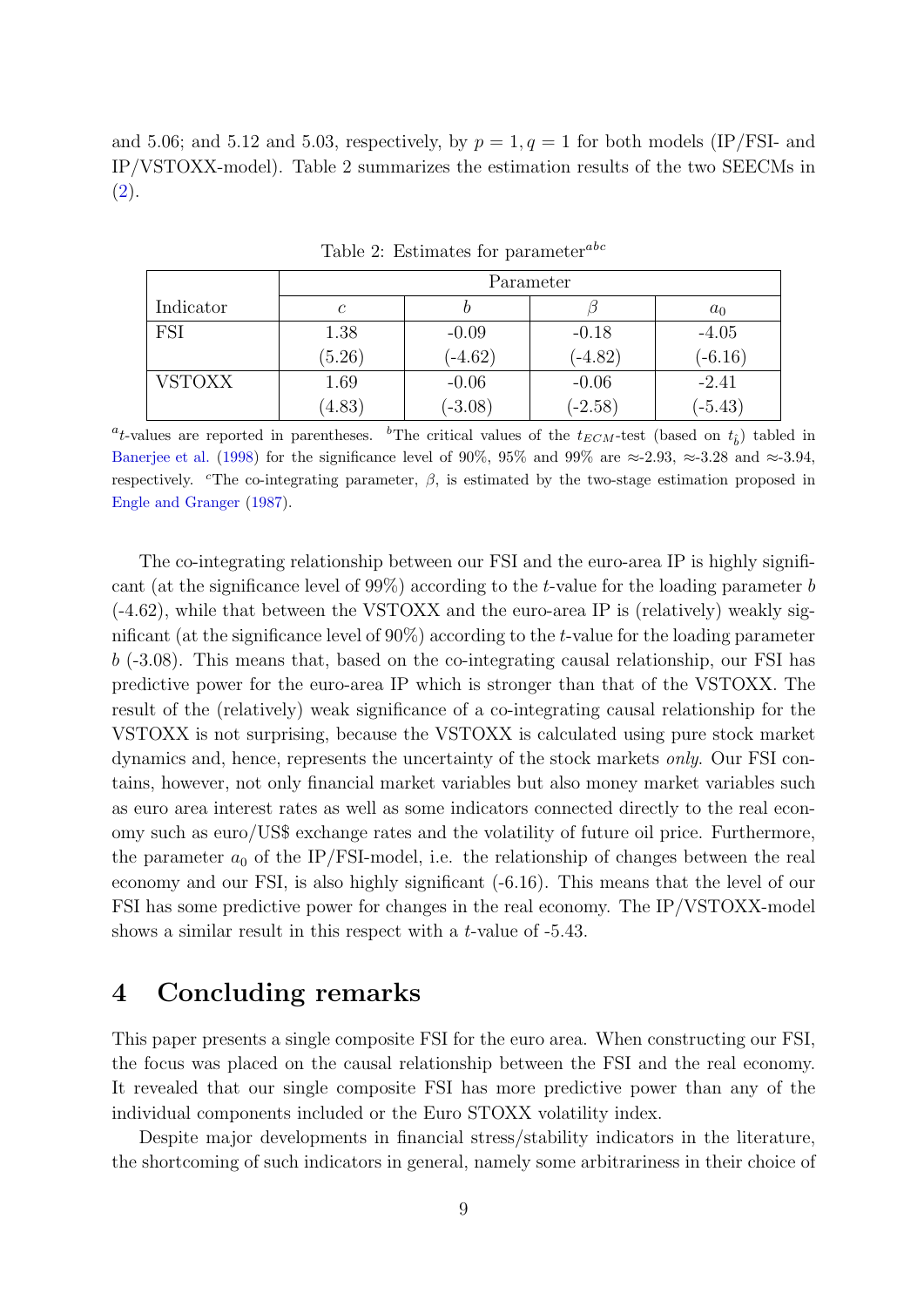variables and their method of construction, still remains. Because this arbitrariness can be only justified through the empirical performance of the indicators, more research on the economic relationships, such as transmission channels between financial sectors and the real economy, will be needed in the future.

## **References**

- Akaike, H. (1974). A new look at the statistical model identification. *IEEE Transactions on Automatic Control 19*, 716–723.
- Banerjee, A., J. Dolado, and R. Mestre (1998). Error-correction mechanism tests for cointegration in a single-equation framework. *Journal of Time series Analysis 19*, 267– 283.
- Banerjee, A., J. Galbraith, and J. Dolado (1990). Dynamic specification and linear transformations of the autoregressive-distributed lag model. *Oxford Bulletin of Economics and Statistics 52*, 95–104.
- Bartlett, M. (1946). On the theoretical specification and sampling properties of autocorrelated time-series, supplement. *Journal of Royal Statistical Society 8*, 27–85.
- Beetsma, R. and M. Giuliodori (2012). The changing macroeconomic response to stock market volatility shocks. *Journal of Macroeconomics 34*, 281–293.
- Beltratti, A. and C. Morona (2006). Breaks and persistency: macroeconomic causes of stock market volatility. *Journal of Econometrics 131*, 151–177.
- Byström, H. (2005). Credit default swaps and equity prices: The itraxx cds index market. *Department of Economics, Lund University, Discussion Paper No. 24/2005* .
- Cardarelli, R., S. Elekdag, and S. Lall (2011). Financial stress and economic contractions. *Journal of Financial Stability 7*, 78–97.
- Dickey, D. and W. Fuller (1979). Distribution of the estimators for autoregressive time series with a unit root. *Journal of the American Statistical Association 74*, 427–431.
- Eichengreen, B., A. Rose, and C. Wyplosz (1996). Contagious currency crisis. *NBER Working Paper Series No. 5681* .
- Engle, R. and C. Granger (1987). Cointegration and error correction model: Representation, estimation and testing. *Econometrica 55*, 251–276.
- Gadanecz, B. and K. Jayaram (1987). Measures of financial stability a review. *IFC Bulletin 31*, 365–380.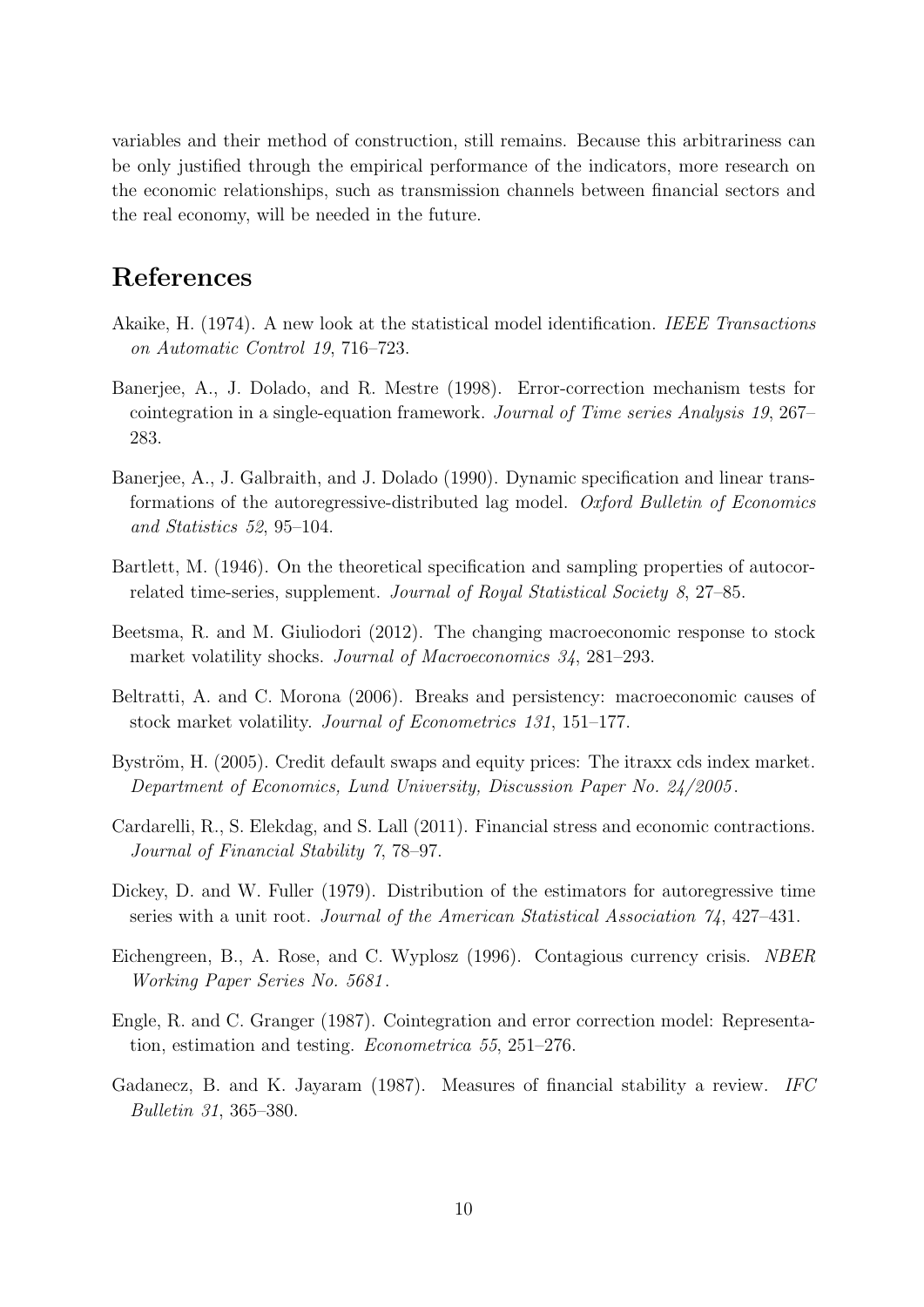- Geršl, A. and J. Heřmánek (2006). Financial stability indicators: advantages and disadvantages of their use in the assessment of the financial system stability. *Czech National Bank Financial Stability Review*, 69–79.
- Hakkio, C. and W. Keeton (2009). Financial stress: what is it, how can it be measured, and why does it matter? *Economic Review, Federal Reserve Bank of Kansas City*, 5–50.
- Holló, D., M. Kremer, and M. Duca (2012). Ciss a composite indicator of systemic stress in the financial system. *ECB Working paper Series No. 1426* .
- Illing, M. and Y. Liu (2006). Measuring financial stress in a developed country: an application to canada. *Journal of Financial Stability 2*, 24–265.
- Kim, J.-R. (2003). The stock return-inflation puzzle and the asymmetric causality in stock returns, inflation and real activity. *Economics Letters 80*, 155–160.
- Kremers, J., N. Ericsson, and J. Dolado (1992). The power of cointegration tests. *Oxford Bulletin of Economics and Statistics 54*, 325–348.
- Nelson, W. and R. Perli (2006). Selected indicators of financial stability. *IFC Bulletin 23*, 92–106.
- Schwarz, G. (1978). Estimating the dimension of a model. *IFC Bulletin 6*, 461–464.